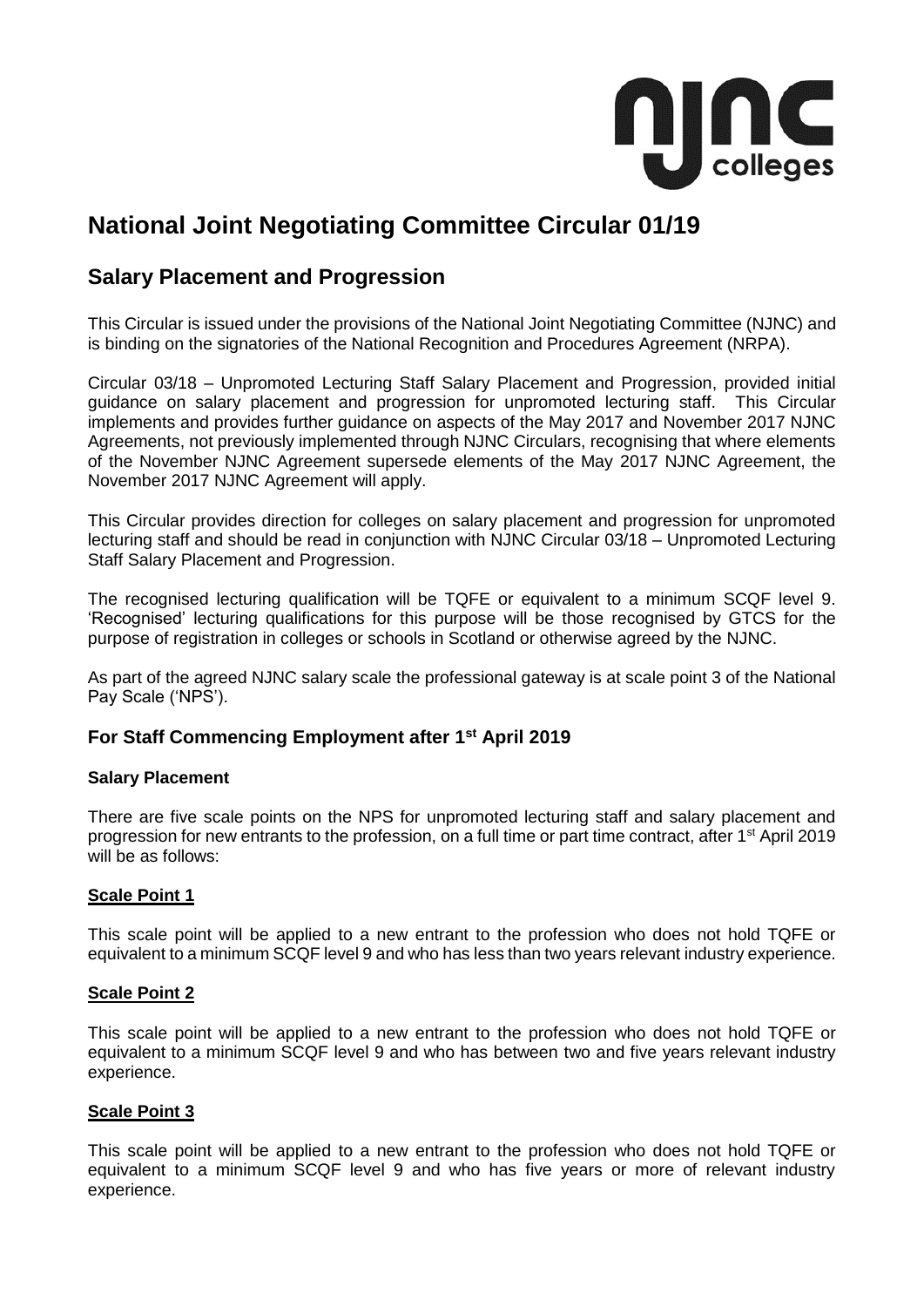### **Scale Point 4**

This scale point will be applied to a new entrant to the profession who holds TQFE or equivalent to a minimum SCQF level 9.

#### **Scale Point 5**

This scale point will be applied to a new entrant to the profession who holds TQFE or equivalent to a minimum SCQF level 9 and who in addition, has two years or more relevant industry experience.

#### **Awarding Additional Salary Points for Teaching Service**

A new entrant to the profession may be placed on a higher point on the NSP if additional salary points are awarded for teaching service in accordance with the undernoted paragraphs.

A week of teaching service comprises any week in which a lecturer is employed, as a lecturer by a college regardless of the numbers of hours worked. This includes periods of annual leave, public holidays, sickness absence, family leave or other special leave.

A qualifying period of teaching service comprises 32 weeks or more of teaching service obtained within a salary year. A salary point will be awarded for each qualifying period of teaching service.

A salary year in which less than 32 weeks of teaching service has been obtained is described as a partial salary year. Where a lecturer's record of service contains more than one partial salary year, the teaching service from the first partial salary year will be added to teaching service from the following such year(s), whether consecutive or not, until it equates or exceeds 32 weeks. Where this total is achieved, a salary point will be awarded.

This process will be repeated, as necessary, for any remaining salary years in the lecturer's record of service. It is, however, subject to the condition that teaching service cannot be carried forward beyond the salary year in which service has contributed to a salary point being awarded.

Teaching service includes employment in a teaching role in a school, college, polytechnic or university or having relevant experience in education.

This advice on teaching service is solely in relation to salary placement and is not a definition of continuous service for other employment related and statutory purposes.

#### **Salary Progression**

Employees commencing employment on or after 1<sup>st</sup> April 2019 will not progress beyond NSP 3 until such times as TQFE or equivalent is achieved, subject to the provisions of NJNC Circular 03/18. In all other cases, incremental progression through the scale to the next NSP will take place on an annual basis on the anniversary of the date on which the employee commenced employment in the college sector.

# **For Staff Currently in the Sector (i.e. in employment prior to 1st April 2019)**

#### **Salary Progression**

Incremental progression through the scale to the next NSP will take place on an annual basis on  $1<sup>st</sup>$ April.

#### **Salary Matching Applicable to All Staff**

It is recognised that to facilitate transferability of lecturing staff across the sector, the principle of matching salary will apply for all staff.